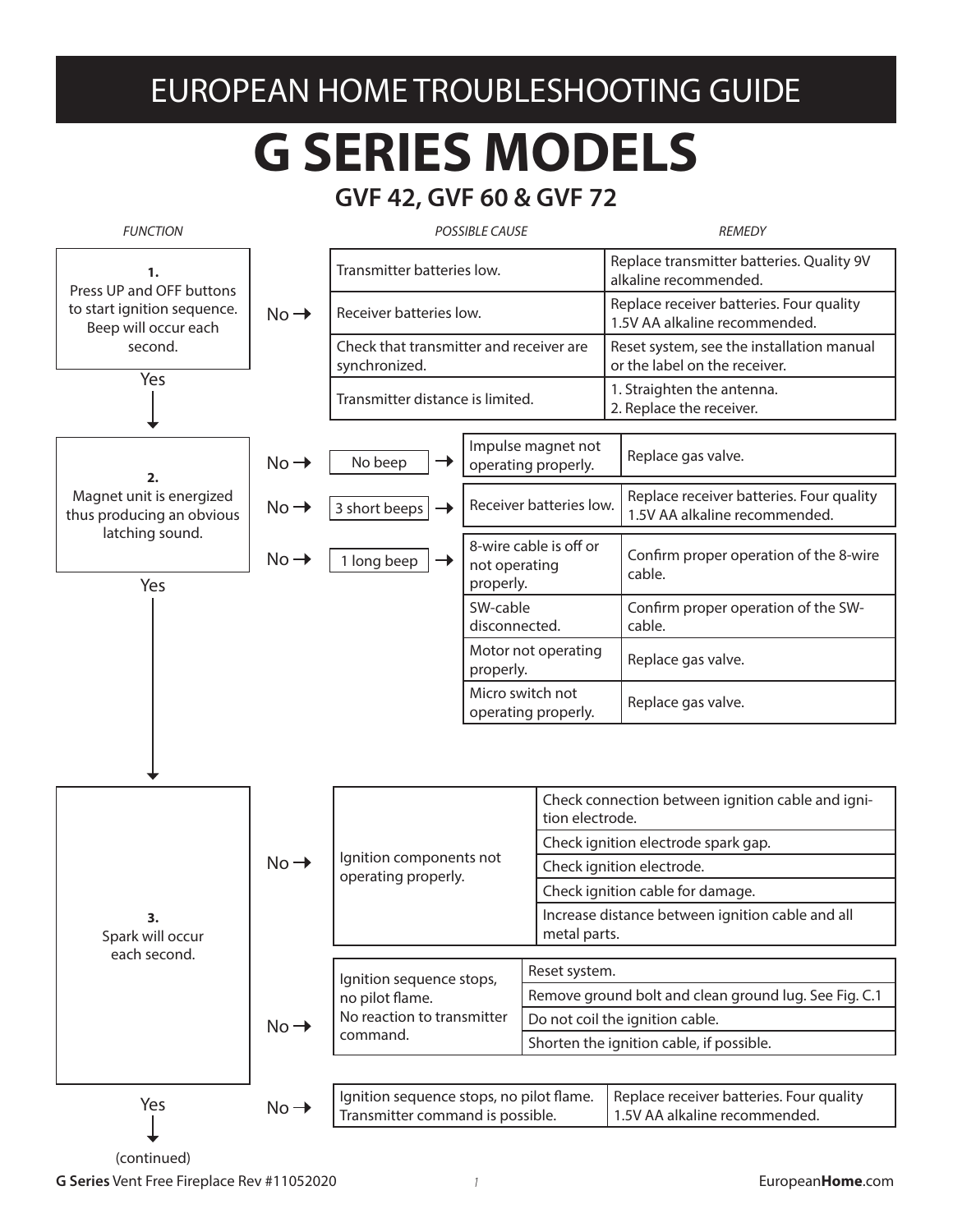## EUROPEAN HOME TROUBLESHOOTING GUIDE